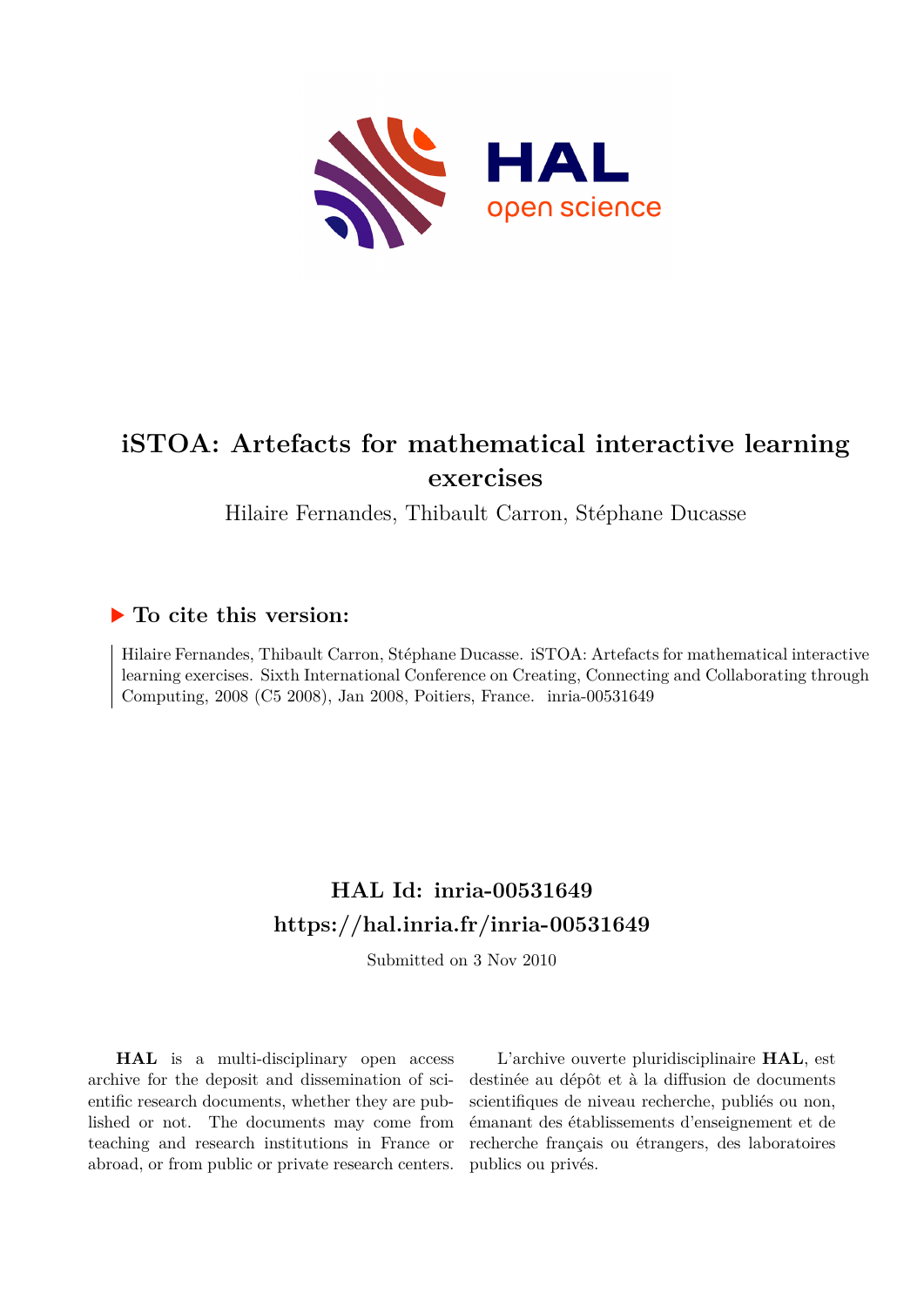### *i*STOA: Artefacts for mathematical interactive learning exercises

Hilaire Fernandes<sup>1,3</sup> Thibault Carron<sup>2</sup>

Stéphane Ducasse<sup>1</sup>

<sup>1</sup> INRIA-Futurs Lille, CNRS-UMR 8022, LIFL - Université de Lille

<sup>2</sup> Université of Savoie, SYSCOM labs

SCÉRÉN - CRDP Aquitaine

hilaire.fernandes@crdp-aquitaine.fr, stephane.ducasse@inria.fr, thibault.carron@univ-savoie.fr

#### Abstract

*In primary schools, mathematics teachers use support tools to introduce new concepts. The objective of these tools is to reinforce a mental representation of the newly introduced concept. Tools can be physical objects or paperpen based. We call these tools* artefacts*. In computer assisted environments, such artefacts are not always clearly present, those environments focus on the nature of the exercises (drills, quiz). To realise environments in closer relation to classroom teaching, we propose to analyse and categorise such artefacts: we used pedagogical literature and we extracted artefacts used in teaching multiplication. We present our infrastructure and a list of artefacts in the multiplication realm.*

#### 1. Introduction

When a teacher prepares a learning activity, s/he introduces special tools acting as *auxiliaries* between the learner, the concept and his/her activity[15]. These auxiliaries help the learner to construct a mental representation of the concept.

We name these tools *artefacts*. Such tools can be physical objects (tokens of different colours, dice, . . . ) or paperpen environment (to draw grid, to draw a series of ob $ject, \ldots$ ). The artefact is most of the time a preexisting object instrumented in a unique manner to support a learning process. It's an intermediate between the learnt concept and the internal representation of the learner. Thanks to it, the learner internalises the concept step by step. Most of the time, it is the first object the learner interacts with. Teachers use such artefacts in pedagogical situations and exercises they prepare for their students. Such pedagogical situations are contextualised in step by step progressive learning processes or *pedagogical scaffolding*[7].

The idea of automated or self learning is a very ancient dream of the humanity. Automates and computer science revitalised this idea through different forms: programmed education in the form of drilling systems such as the Sidney Pressey one's [19] were automatic quiz machine, intelligent tutors[4] propose intelligent systems capable of guiding the learner when experiencing difficulties. Micro-world[6] environments are models of a specific world where the learner can manipulate the world objects according to internal rules of the world (logo, interactive geometry[11]). And in closer relation with unformal learning, Douglas Engelbart very brightly considered 40 years ago hypertext and collaborative environment as augmented intelligence tool for the future[10]. As a proof of this concept his team invented in the sixties the mouse, the windows, the hypertext and the collaborative tools we know today.

Today, interactive learning environment[20] focus on interactivity and communication, eventually the e-learning direction introduces contradicting challenges between richer and interactive environments and the restriction imposed by the Internet medium.

Developing richer interactive environments is expensive in term of development resources. For each set of learning concept, new specific set of objects may need to be designed. Such programmed objects can only be developed by computer science specialists. However the core of the pedagogical concepts and the know-how about teaching come from teachers. There is a possible tension point where collaboration is needed between the teachers and computer science specialists.

Authoring systems as WIMS [12], HotPotatoes [2], Jclic[3] allow teachers to write pedagogical exercises. These tools enable teachers to get to the contents creation process. However the teachers can only use preprogrammed elements. These elements focus essentially on the exercise nature: multiple-choice questions, short-answers, jumbled-sentences, crosswords, matching/ordering and gap-fill exercises. Therefore, the focus is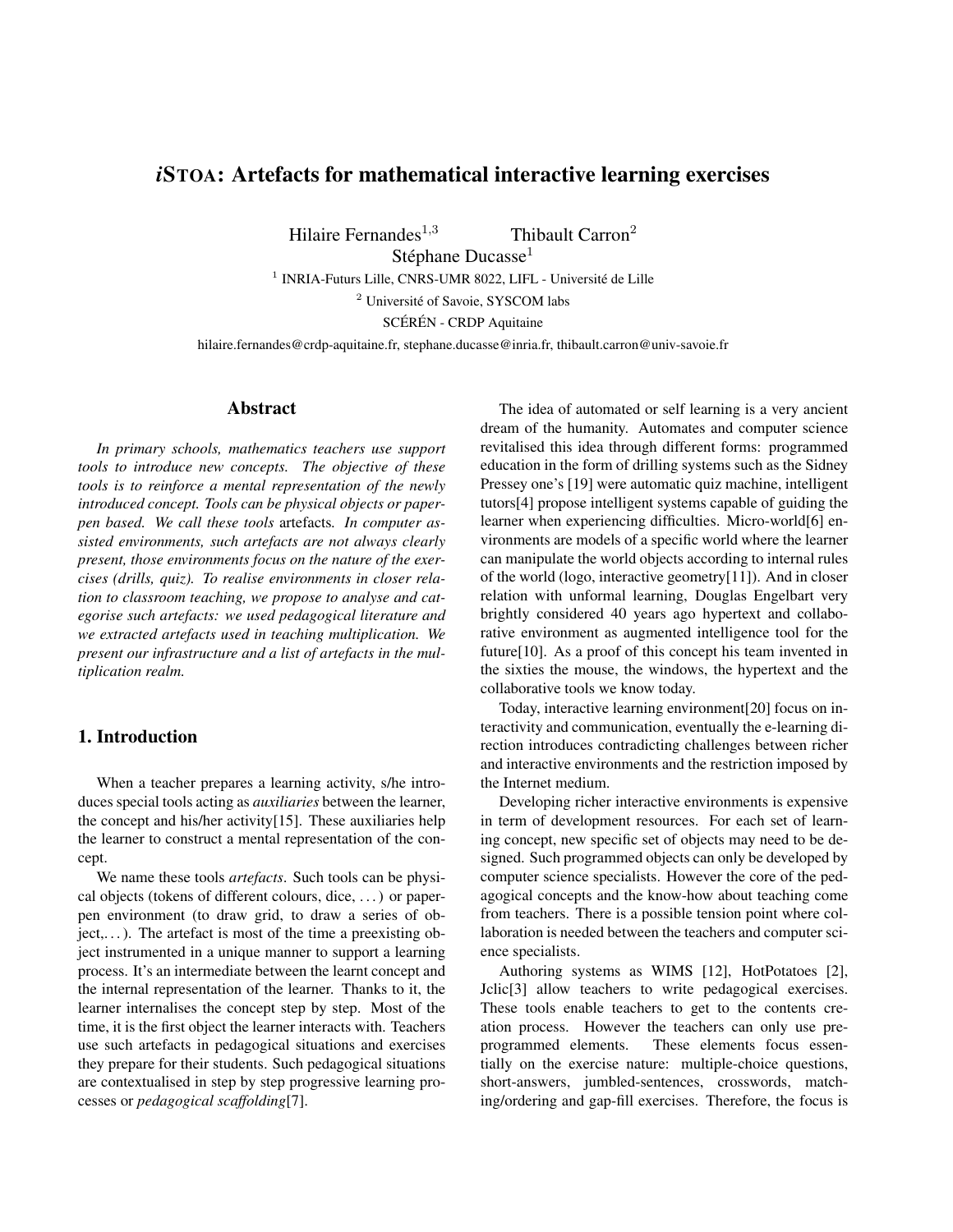on the exercises as presented to the learner and not on its constituting part. In particular the reflexion related to the use of artefacts and tools is poor.

With computer assisted environment we are facing a contradicting challenge: on the one hand we have authoring system but it results in systems not as flexible as it should be, on the other hand, we can design systems with richer interactive contents but it requires programming skills most teachers don't possess. In all cases, the know-how about learning and teaching comes from teachers and pedagogical documentation and it must be used in any design of a learning environment.

An intermediate solution between authoring systems and full-programmed contents is to modularize as much as possible the various elements used in traditional classroom activities, to be able to reuse them in various computerised situations. We have explored this hypothesis in  $i$ STOA<sup>1</sup>, the interactive learning environment for primary school we are developing. We propose a modularisation of the different constituting parts of a learning activity. Such modularisation helps to: identify and design artefacts in a reusable way; design reusable pedagogical exercises based on artefacts; design pedagogical scaffolding based on exercises. This modularisation is the ground for an authoring system where teachers could design pedagogical scaffolding, artefacts based.

In this paper, after discussing instrumented activities, we present the overall *i*STOA model. Next we expose examples of artefacts extracted from the reference pedagogical literature in mathematics and the implementation of these artefacts. Then we relate feedback received from an experiment in a primary school and we conclude and open perspectives with authoring system.

#### 2. Artefacts in pedagogy

To explain and to understand what an artefact could be, we focused first on mathematics. When the multiplication concept is introduced in primary school, the teacher can use tokens to represent the product of two numbers. Thus, the product  $2 \times 3$  is represented as a rectangular series of tokens in 2 rows and 3 columns. Alternatively, he can use paper and pen to draw a grid with 2 rows and 3 columns. What we call artefact is therefore a tool used to give the learner physical, touchable, kinetic, viewable sensation of an intellectual concept.

According to the Vygotsky theory of activity, the learner always operates on an activity with an intermediate auxiliary, a tool. This auxiliary may impose a representation, more or less internalized by the learner. This representation depends on the learner and the domain[5].

For Béguin [9], the tool is at first an artefact instrumented in a unique manner by each learner. Two different persons, according to their personal experiences, can use a given tool differently: the artefact is instrumented in two different ways. The way an artefact is instrumented depends on the learner's knowledge, the activity and the environment.

Related to our previous example, we come to the conclusion that the teacher is proposing to his/her students a conscious instrumentation of an artefact . The teacher decides to instrument an artefact to impose to the learner a mental representation and to achieve an intended pedagogical realisation.

In our example, the artefact (token, grid) can be embedded in two related exercises: a first exercise asking the learner to represent the product  $2 \times 3$  as a rectangular series of tokens. Then in a second exercise, depending on the learner's answer to the first one (let's say a 2 rows and 3 columns series), a next question concerns another rectangular series of token (here, 3 rows and 2 columns series). This two-step pedagogical scaffolding objective is to show a product can have several rectangular representations.

As aforesaid, an artefact is usable in different exercises – with different instrumentations. For computerised artefact, we also want different instrumentation. This means reusable and parametrised artefacts. It is an important point to keep in mind when developing computerised artefacts.

An instrumented artefact  $-$  a tool  $-$  is closely tied to a concept. Our *tokens used in rectangular series* are specific to the introduction of the multiplication concept and can't be used for a different concept. However the token artefact itself is usable to approach different concept as the addition or substraction concepts.

Therefore the artefact appears to us as the smallest computerised interactive unit. The artefact itself is then instrumented as an unique tool, for a specific intended pedagogical result. The tool itself is embedded in an interactive exercise. The exercise is characterised by the learner's prerequisite knowledge and pedagogical achievements, it is part of a pedagogical scaffolding. In *i*STOA, the interactive units follow this pattern, the next section exposes its different parts and how they are related.

#### 3. The *i*STOA model

In such pedagogical environments and especially those we want to develop, several pedagogical elements are linked to the artefact: the concerned concepts, the exercises helping to acquire one of these concepts, the scaffolding of exercices... Each of these elements will be described more precisely in the unit in which they have been put together. As a matter of fact, our model is based on four units:

• The knowledge network unit describing a whole net-

<sup>&</sup>lt;sup>1</sup>In the building of ancient Greece, a stoa is a covered walkways commonly used as public place for ideas exchange and commerce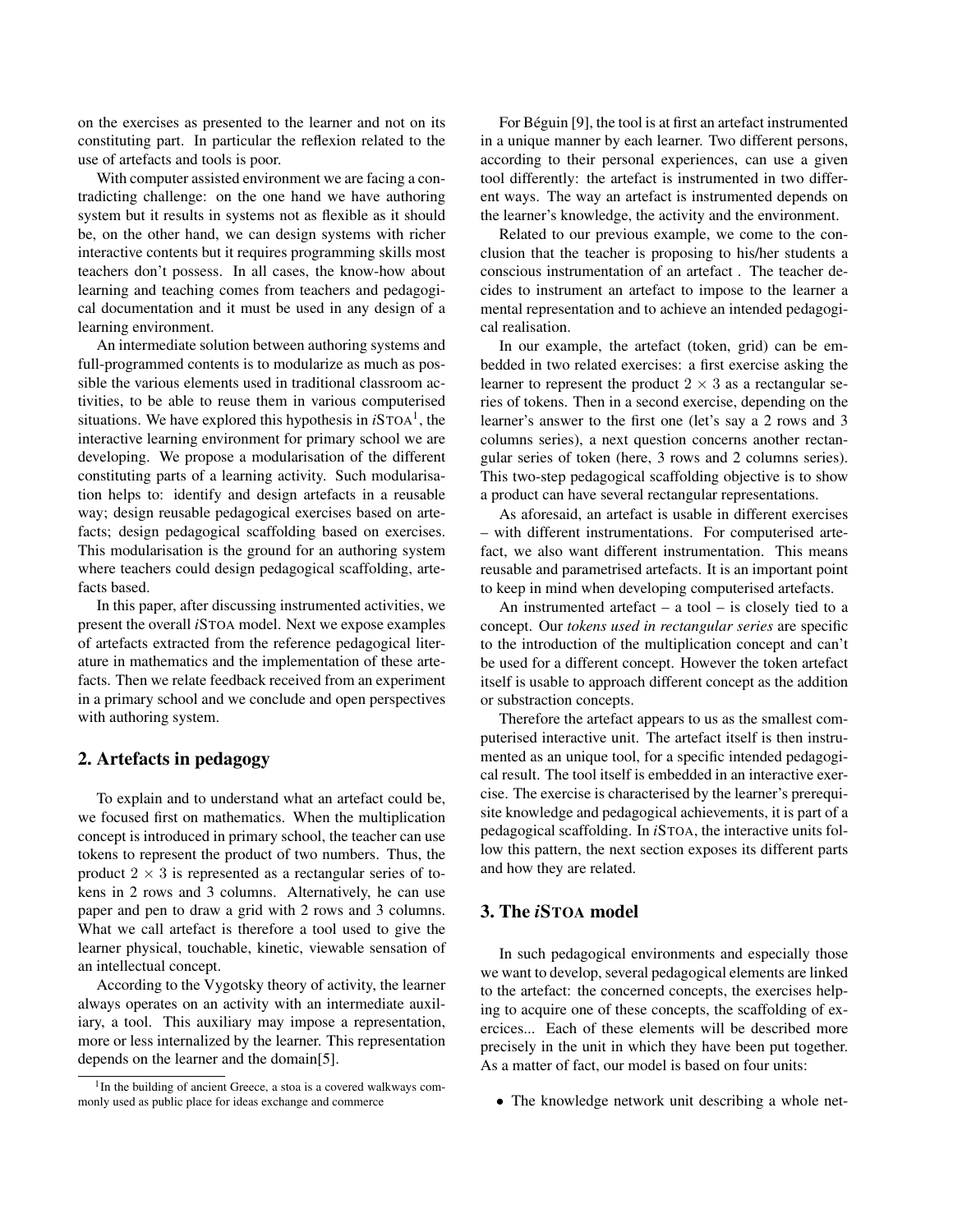work linking all concepts concerning a "teaching domain",

- The learning unit with exercise and scaffolding,
- The recording unit to save all the learner actions and achievements,
- The teacher's console unit to review the learner achievements and to propose new activities.

#### 3.1. The knowledge Network Unit

For a given teaching domain, a knowledge network is an oriented network where each node represents a knowledge to be learns and each oriented arc a relation between two bodies of knowledge[14]. There are two types of relations: precedence and sufficiency relations. A precedence relation states that a body of knowledge needs to be acquired to master another one. A sufficiency relation states when a body of knowledge is a part of another one, it is a is-kind-of relation.

Figure 1 shows the *i*STOA knowledge network editor. The large circle shapes with a text inside are bodies of knowledge. The dashed and plain arrows are sufficiency and precedence relations between knowledge. Small circles inside the knowledge are scaffolding elements attached to one or more knowledge. The relations between knowledge and the scaffolding element attachments can be computed automatically when the scaffoldings are defined with knowledge information.





The knowledge network is used for two things: first to represent the knowledge and concepts of the teaching domain, secondly to build the learner's knowledge model step by step, according to his/her achievements in the learning unit. As the subject of this article is not about the knowledge model behind *i*STOA we won' give details here.

#### 3.2. The Learning Unit

This unit contains the learning activities. The smallest element in this unit is the artefact as defined earlier. For very complex artefact as interactive geometry canvas, hundred of objects compose the artefact. Examples of simple artefacts are dice, different type of grids, tokens, numerical counting systems. Artefacts may be interactive or not depending on the expected effect. Artefacts are always parametrised, so it is easy to fit them to the wished pedagogical situation.

The next element in this unit is the pedagogical situation or more simply the exercise element. Unlike an artefact, an exercise in *i*STOA follows a common pattern. An exercise uses one or more parametrised artefacts. Once again, the exercises are parametrised to fit them to a wished pedagogical scaffolding (ie *étayage pédagogique* in French).





The scaffolding element is the higher level object of this unit. Thanks to their parametrised feature, exercises are grouped in scaffolding element, so as to propose a step by step approach to a learning concept. A scaffolding is composed of a set of 3 to 7/8 scaffolding steps. Each step (ie *pas d'étayage* in French) is composed of several attributes: the parametrised exercise, access levels and achievements. Access levels are the minimum knowledge required from the learner to conduct the step. The achievements are the maximum learning gains the learner can expect to receive when the step is conducted successfully. These two measures are related to a knowledge network. A scaffolding helps to situate the pedagogical activities in the knowledge network, it is therefore an important unit to construct the learner's knowledge model according to his/her achievements in the scaffolding.

To implement this model, we need a flexible system to design interactive artefacts and to freely combine them in exercises. To do so, we use the dynamic Squeak/Smalltalk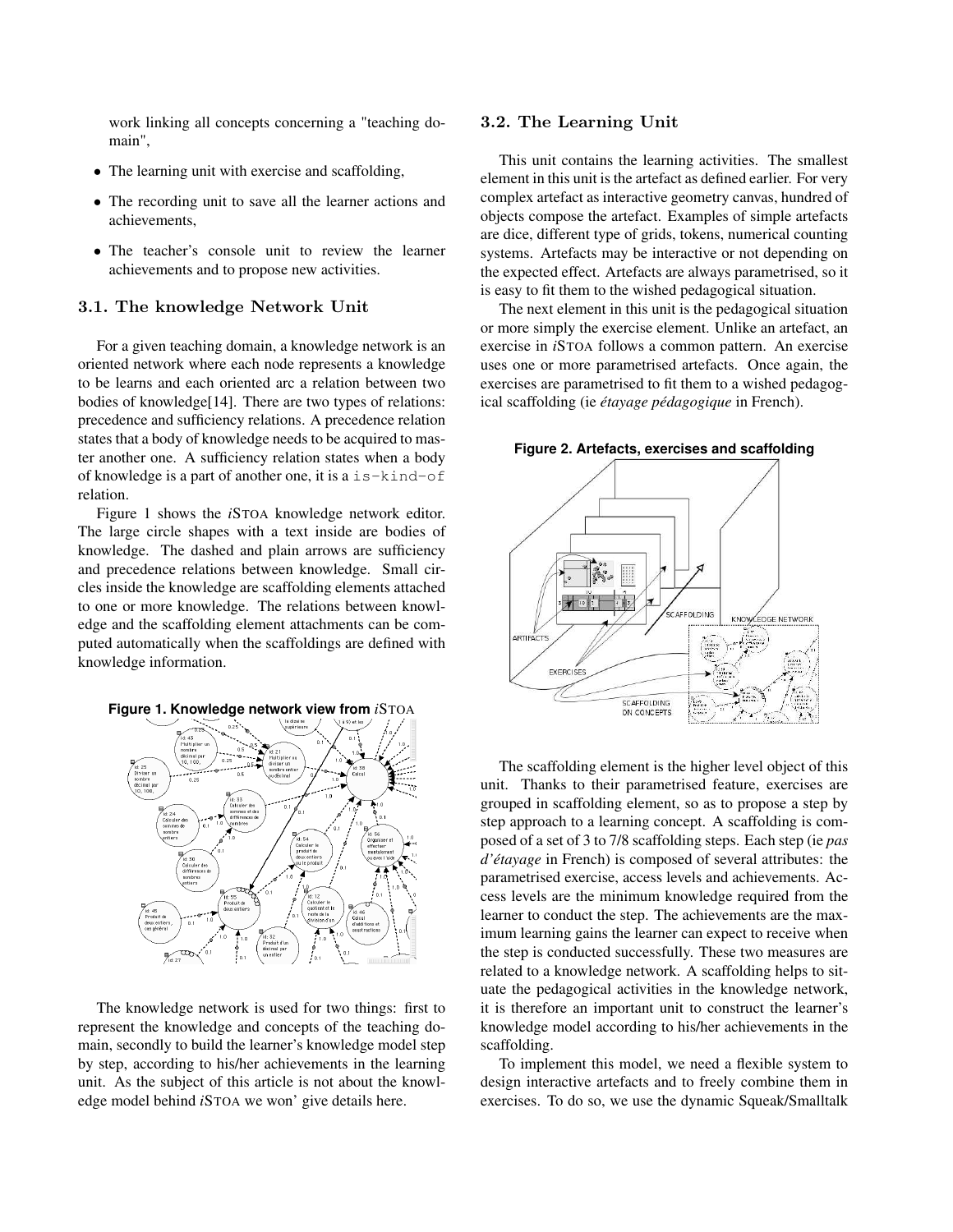environment [13, 16] and the Morphic<sup>[17]</sup> system to implement the artefacts. In Squeak, a Morph is a composite direct manipulation user interface element. The *i*STOA learning unit is designed to be smoothly integrated in the Morphic system, and to benefit from the whole dynamic offered by Smalltalk.

#### 3.3. The Recording Unit

The aim of this unit is to record the learner produced exercises and his/her learning status. The system uses these records to adapt and to propose adequate exercises. This unit is also a mouse and keyboard event recorder to replay cinematically the learner's actions. It is an important tools for the teacher to review how the leaner conducted his/her exercise. Very often interesting information about the learner's activity are only visible while the learner is doing the exercise, not when the exercise is done.

This unit is implemented using an object oriented database. Thanks to the oriented-object nature of the database, we record very high-level object (class instances) independently of the definitions of these objects. This is very important for our environment designed with an important variety of artefacts and exercise objects. We record mainly the knowledge network and the learner achievements.

#### 3.4. The Teacher Console Unit

The teacher console gives access to the learner's records. From there the teacher can review the learner's knowledge model, analyse the learner's achievements and replay the learner's work for each exercise.

It is now well known that in order to take advantage of these new learning management system, it is important to exploit the observation abilities and thus offer a mean for observing the progression of the learning session[18].

We chose here to record all the actions performed by the learners. From this console unit, the teacher can review the learner's knowledge model, analyse the learner's achievements and replay the learner's work for each exercise. Moreover, such tools allow the teacher to detect accurately a misunderstanding error and eventually to propose an adapted correction: remediation (a specific set of new exercises, a more detailed explanation, a part of a lesson).

Such records might also be provided to the learner to observe his/her own progression or even to show the best solution found amongst the solutions of all the learners of the classroom.

### 4. Models and artefacts extraction

In our problem, we are concerned with the identification of the artefacts to be computerised. It is obvious, artefact definitions depend on the teaching domain. We have concentrated our effort on the introduction of the multiplication concept up to the multiplication technique of two integer numbers. This domain is interesting because it covers several artefacts. Our process is therefore a computerisation of artefacts used in the classroom.

Assisted with a mathematics teacher, we have analysed a large body of pedagogical documentation covering this subject. We focused on two types of resources: teacher pedagogical resources from the ERML work group at INRP [1] and student textbook [21].

In the following demonstration, we show the important artefacts used while teaching multiplication concept then their computerised counterparts for the *i*STOA environment.

**Rectangle of dots.** The product  $a \times b$  is introduced with a rectangle of dots.

|  |  | Figure 3. In the literature: rectangle of dots |  |  |  |
|--|--|------------------------------------------------|--|--|--|
|--|--|------------------------------------------------|--|--|--|

|  |  |  |           |           |  |                                                                                                       |  |   |           | $\begin{array}{cccccccc}\n\bullet & \bullet & \bullet & \bullet & \bullet \\ \end{array}$             |  |
|--|--|--|-----------|-----------|--|-------------------------------------------------------------------------------------------------------|--|---|-----------|-------------------------------------------------------------------------------------------------------|--|
|  |  |  |           |           |  | $\begin{array}{cccccccccccccc} \bullet & \bullet & \bullet & \bullet & \bullet & \bullet \end{array}$ |  |   |           | $0$ 0 0                                                                                               |  |
|  |  |  |           | $\bullet$ |  |                                                                                                       |  |   |           |                                                                                                       |  |
|  |  |  |           |           |  |                                                                                                       |  |   | $\bullet$ | 0 <sub>0</sub>                                                                                        |  |
|  |  |  |           |           |  |                                                                                                       |  |   |           | $\begin{array}{cccccccccccccc} \bullet & \bullet & \bullet & \bullet & \bullet & \bullet \end{array}$ |  |
|  |  |  | ٠         |           |  |                                                                                                       |  |   |           | $\begin{array}{cccccccccccccc} 0 & 0 & 0 & 0 & 0 \end{array}$                                         |  |
|  |  |  |           |           |  |                                                                                                       |  |   |           | $0$ $0$ $0$                                                                                           |  |
|  |  |  | $\bullet$ | $\bullet$ |  |                                                                                                       |  | . |           |                                                                                                       |  |
|  |  |  |           |           |  | $\begin{array}{ccccccccccccccccc} 0 & 0 & 0 & 0 & 0 & 0 & 0 & 0 & 0 \\ \end{array}$                   |  |   |           |                                                                                                       |  |
|  |  |  |           |           |  |                                                                                                       |  |   |           |                                                                                                       |  |

A large variety of exercises can be built with this artefact. A rectangle of dots  $8 \times 9$  can be represented as  $8+8+\ldots+8$ , 8 lines of 9 dots, 9 columns of 8 dots, etc.

We produced a Morph artefact to represent this object. Our artefact is parametrised, so rectangle of dots with different size are easy to construct. This also lets us choose the orientation of the produced virtual artefact. In figure 4, the same rectangle of dots with different orientation represents the same product  $4 \times 6$ .

|  | Figure 4. The virtual rectangle of dots artefact |  |  |  |
|--|--------------------------------------------------|--|--|--|
|--|--------------------------------------------------|--|--|--|

| - 60 |
|------|
|      |
|      |
|      |
|      |
|      |
|      |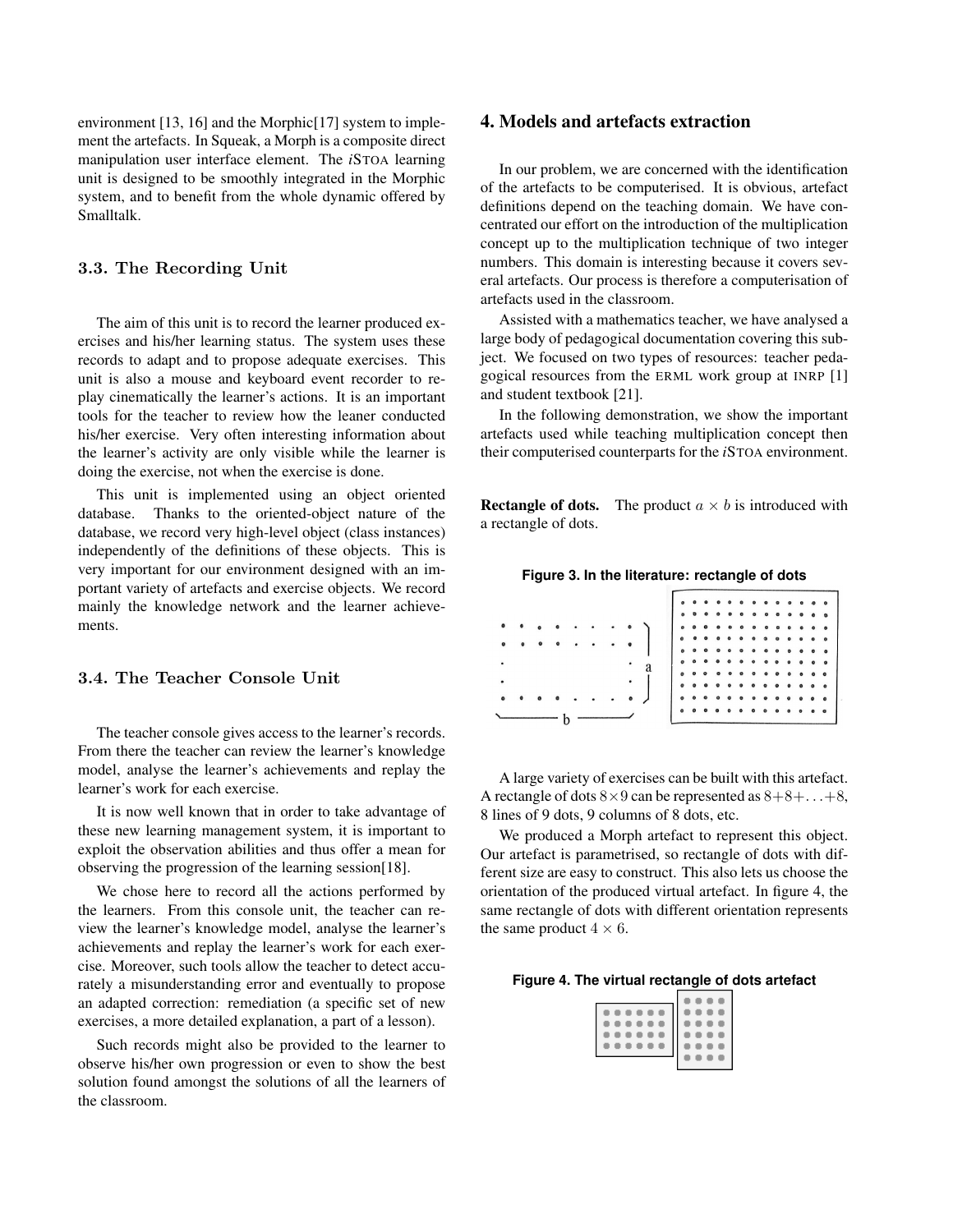Partial dot rectangle. In the literature, partial dot rectangles are used to understand that the number of dots in a rectangle depends on the number of columns and lines (figure 5).

**Figure 5. In the literature: partial dot rectangles**



To make the understanding of partial dot rectangle easier, our virtual artefact comes with an option to show the hidden dots partially. This option came after an experimentation in a classroom. We show two artefacts with hidden dots on the left of figure 6.

**Figure 6. Virtual partial dot rectangles (left) and interactive grid with tokens (right)**



Dynamic grid of dots. The previous artefact is used in conjunction with real grid and tokens to reconstruct the initial complete rectangle of dots. Therefore we designed an interactive grid with tokens. On the right of figure 6 is an interactive grid with a basket of tokens. If necessary, the learner uses it to reconstruct a complete rectangle.

**Series of series.** To understand the writing  $a \times b$  as a general way to express series of item series, we associate this writing to different type of series, not only to rectangle of tokens. Thus, the literature proposes different visual representations as shown in figure 7 (left).

At the right of figure 7, our artefact shows a representation of  $4 \times 6$  as a series of 6-items. The tokens can be moved around so learner with difficulties can reconstruct a rectangle of tokens.

Visual decomposition of a product. To calculate the product of two numbers, number decomposition is a key point. A rectangular grid cut in two pieces is used as a support to decompose a product like  $6 \times 7$  as  $6 \times 5 + 6 \times 2$ . The left of figure 8 shows an artefact used in the literature. On the right we see one example we designed for *i*STOA.

#### **Figure 7. Series, in the literature and in computerised form**  $\overline{ }$

|  |  |  | ٠ |  |                       |  |
|--|--|--|---|--|-----------------------|--|
|  |  |  |   |  | $\bullet\quad\bullet$ |  |
|  |  |  |   |  |                       |  |
|  |  |  |   |  |                       |  |
|  |  |  |   |  |                       |  |

**Figure 8. Decomposition in sub parts, a grid divided in two parts**

 $6 \times 7 = (6 \times 5) + (6 \times 2)$ 

Visual decomposition of product with text fields. Next the decomposition is used to calculate a product of two numbers: more elaborated artefacts, still using rectangular grid but with additional places to write down the decomposition, are used. To calculate  $14 \times 3$ , the learner decomposes the initial product as the easier products  $10 \times 3$  and  $4 \times 3$ . Therefore the artefact comes with additional text zones to input the intermediate products.



| _ |  |
|---|--|
|   |  |

In figure 9, the virtual artefact comes with input fields to enter the numbers (here already entered).

Expanded vertical writing of a product. To abstract step by step the writing of a product, an expanded form is introduced (figure 10). It is just a vertical sum of the simplified products elaborated with the previous artefact in figure 9.

Simplified vertical writing of a product. Finally, a simplified form is introduced (figure 11). This form uses intensively the mental image the learner elaborated step by step with the previous artefacts.

In the previous examples, one number of the product  $-3$ – was below ten. The same decomposition technique is used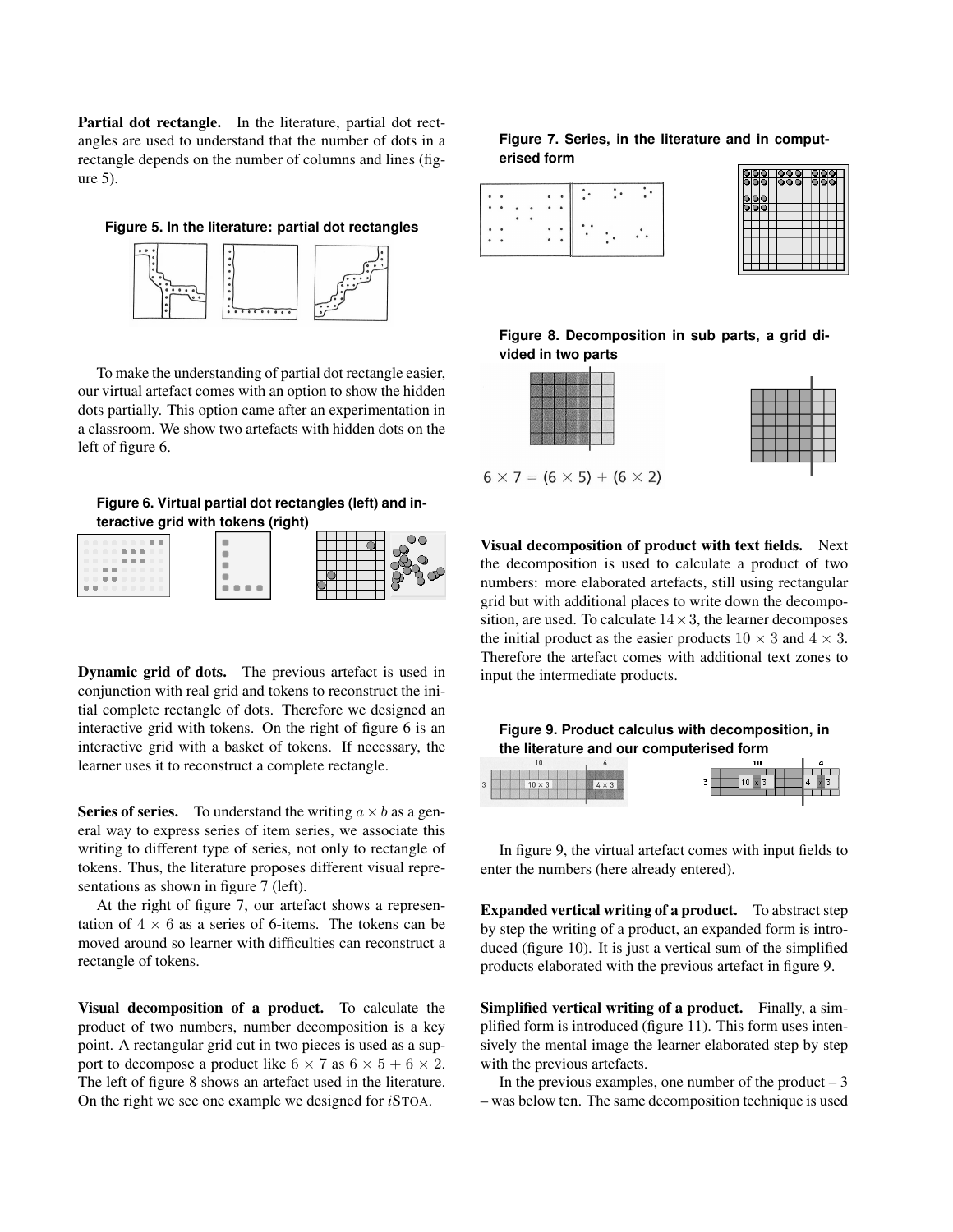#### **Figure 10. Product calculus, expanded form, in the literature and our computerised form**



**Figure 11. Product calculus, simplified form, in the literature and our computerised form**



with both numbers above ten. The rectangular grid artefact just needs to be extended to cover a product decomposition as a sum of four simpler products (figure 12). Here the product  $16 \times 14$  is decomposed to simpler products  $10 \times 10$ ,  $10 \times 6$ ,  $4 \times 10$  and  $4 \times 6$ .

**Figure 12. Product calculus, both numbers above 10**



Visual decomposition of product with numbers above one hundred. With numbers above one hundred, it becomes difficult to use rectangular grid proportional to the number. Nevertheless, it is a good opportunity to abstract a little more the artefact: in the literature the grid structure is dropped and only rectangular areas are used. These rectangular areas are not proportional anymore to the number. It results in artefact looking like the one in figure 13. Here the product  $214 \times 4$  is decomposed on simpler products  $200 \times 4$ ,  $10 \times 4$  and  $4 \times 4$ .

#### **Figure 13. Product calculus, with one number above 100**

|                             |  | 200 | 10 |  |
|-----------------------------|--|-----|----|--|
| <b>CONTRACTOR</b> CONTRACTO |  |     |    |  |
|                             |  |     |    |  |

With both numbers above one hundred, a more complex decomposition is necessary. Still, the artefact helps to foster a mental representation of the product through decomposition and recombination of smaller and easier products.

In the example of figure 14, the product  $347 \times 245$  is calculated as the sum of the simple products  $300 \times 200$ ,  $40 \times 200$ ,  $7 \times 200$ ,  $300 \times 40$ ,  $40 \times 40$ ,  $7 \times 40$ ,  $300 \times 5$ ,  $40 \times 5$  and  $7 \times 5$ . Next an expanded and simplified vertical forms sum are used (not shown there).



| 30 <sub>U</sub>              | 40                           | 7                        |     | <b>200</b> | $\boldsymbol{\mathsf{x}}$ |                         |                 |  |
|------------------------------|------------------------------|--------------------------|-----|------------|---------------------------|-------------------------|-----------------|--|
| $300 \times 200 =$<br>60 000 | $40 \times 200 =$<br>8 0 0 0 | $7 \times 200 =$<br>1400 | 200 |            |                           |                         |                 |  |
| $300 \times 40 =$<br>12 000  | $40 \times 40 =$<br>1600     | $7 \times 40 =$<br>280   | 40  | 40         |                           | $\overline{\mathbf{v}}$ | $\vert x \vert$ |  |
| $300 \times 5 =$<br>1500     | $40 \times 5 =$<br>200       | $7 \times 5 =$<br>35     | 5   |            |                           |                         |                 |  |
|                              |                              |                          |     | 5          |                           |                         |                 |  |

So far we have discussed artefacts covering the following domains:

- Static rectangular series of dots, with or without hidden part.
- Dynamic grid of dots. The series can be prearranged in rectangular form, series of series, at random. The grid is dynamic because it can be rearranged by the learner.
- Dynamic grid of dots with a basket of dots. It is a grid the learner can rearrange dots and can use a basket to add or to remove dots from the grid.
- interactive representation of units, group of tens, hundreds with basket and targets (exposed in next section).
- Visual decompositions of product with numbers with or without text fields to write the decomposition.
- Expanded and simplified form to write a product vertically.

Based on these artefacts, we can now designed exercises and pedagogical scaffolding.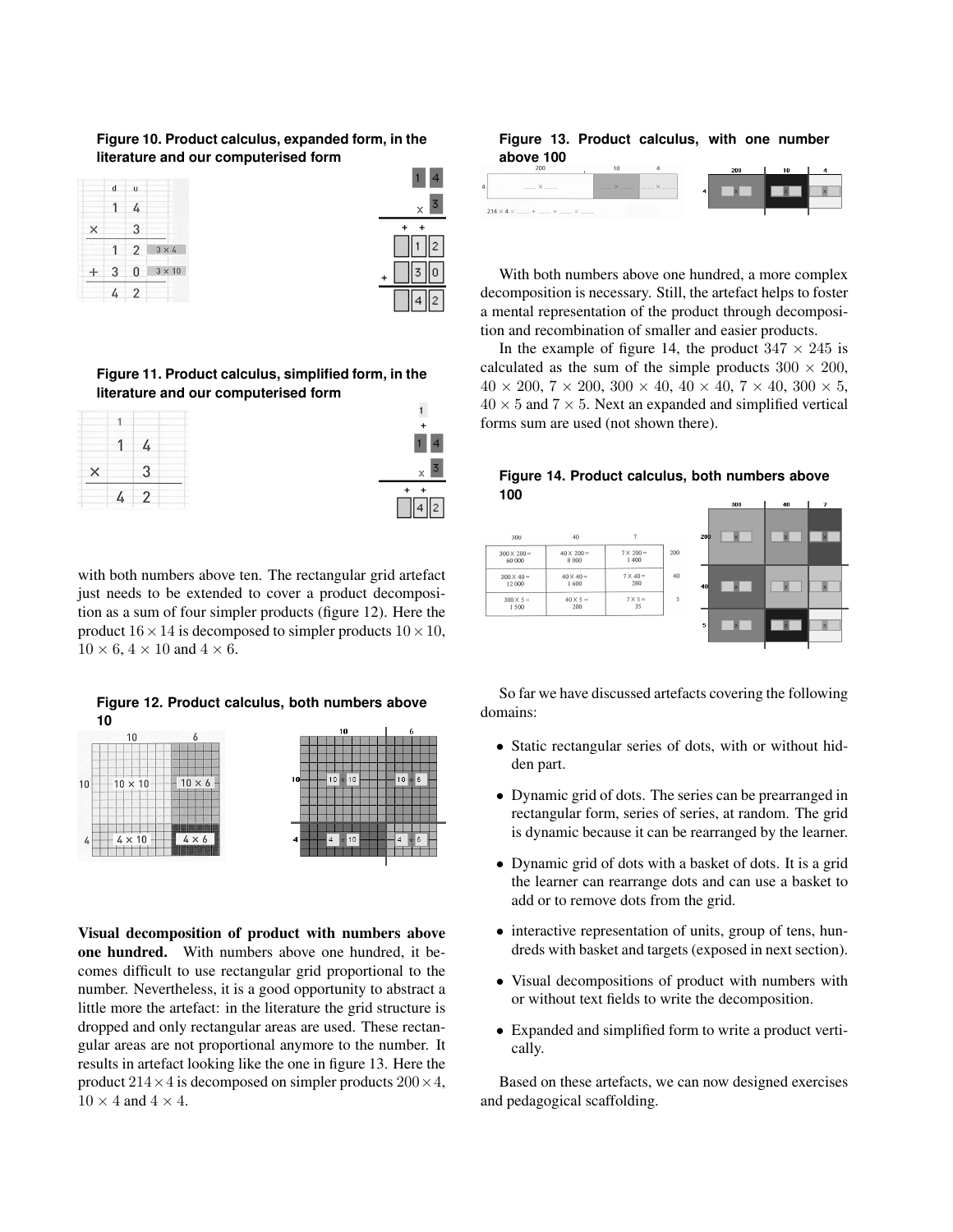#### 5. Examples based in a real experiment

In the following, we introduce implantation of artefacts in exercises. These exercises are grouped in 6 pedagogical scaffolding. Each scaffolding contains from 4 to 8 exercises. We do not present the scaffolding but only a few examples. These pedagogical scaffolding were used to conduct a first experiment with primary school students. We relate there the user's feedback from this experimentation.

#### 5.1. Preparation of the exercises

The artefacts we presented so far, cover part of the multiplication concept. We combine and reuse these artefacts to produce interactive exercises. For example, we have a model for association exercise: a sticker must be correctly associated with targets. This association exercise is used to build quizzes. Both stickers and targets can be static or interactive artefacts. Figure 15 on the left illustrates an association exercise with rectangle of tokens artefacts. The learner drags an artefact from the top and he drops it next to the appropriate target – here a product representation of a number.





More interestingly, both the stickers and the target can be interactive artefacts. Figure 15 on the right demonstrates an exercise where the target is an interactive grid of tokens. With the help of this target, the learner seeks rectangular representations to found out the matching products.

However, a lot of exercises need a special model to define the exercise logic. In this case, an exercise is constituted of two classes: a model to handle the logic and a view – a Morph – the graphical representation. When a new exercise is designed, the model and the view are specialised. In the view, several artefacts can be used, the model handles the logic between them, this is the case in the examples we present below.

The decomposition of a number in base 10 is important to understand the decimal numeration. Later, it is used in the multiplication technique. In a classroom, tokens representing unit, group of ten, hundreds are used to decompose numbers *with hands*. To achieve this result in *i*STOA, we combine several artefacts in one exercise: in figure 16 on the left, artefacts representing units, group of tens, baskets are combined. The learner drags and drops unit and groups of ten in special baskets. Later he/she can give a formal decomposition with product and addition.





Just like in real situations, our artefacts can be combined when needed. In figure 16, the exercise on the right shows another example of artefacts combination. There, two grids and tokens baskets artefacts are combined to compare two products: the bigger the rectangle is, the greater the product is. A drag and drop sticker is then used to provide the answer.

#### 5.2. Feedback concerning the experiment

Very early, we experimented in a primary school the usability of the artefacts we described. As it came very early during the development phase, not all the artefacts described in this paper were used. The students of this class were 8 years old. The teacher uses the environment with small groups of students. We got the following feedback from the teacher regarding the usability of artefacts:

- The partial dot rectangle (figure 6) was first designed without the semi-visible dots (picture on the left). So dots were visible or not (picture in the middle). This was not very easy at first for student to understand that the rectangle was semi-visible. The teacher suggested to print hidden dot semi-visible. Therefore we have extended the artefact with an option to print the hidden dot in a close to subliminal colour.
- When artefacts are used together in the same exercise, the affordance of the artefacts should match when there is a conceptual connexion between the two. In some exercises we use a partial dot rectangle and an interactive grid with tokens (figure 6). These two artefacts were designed at different moment, and we decided